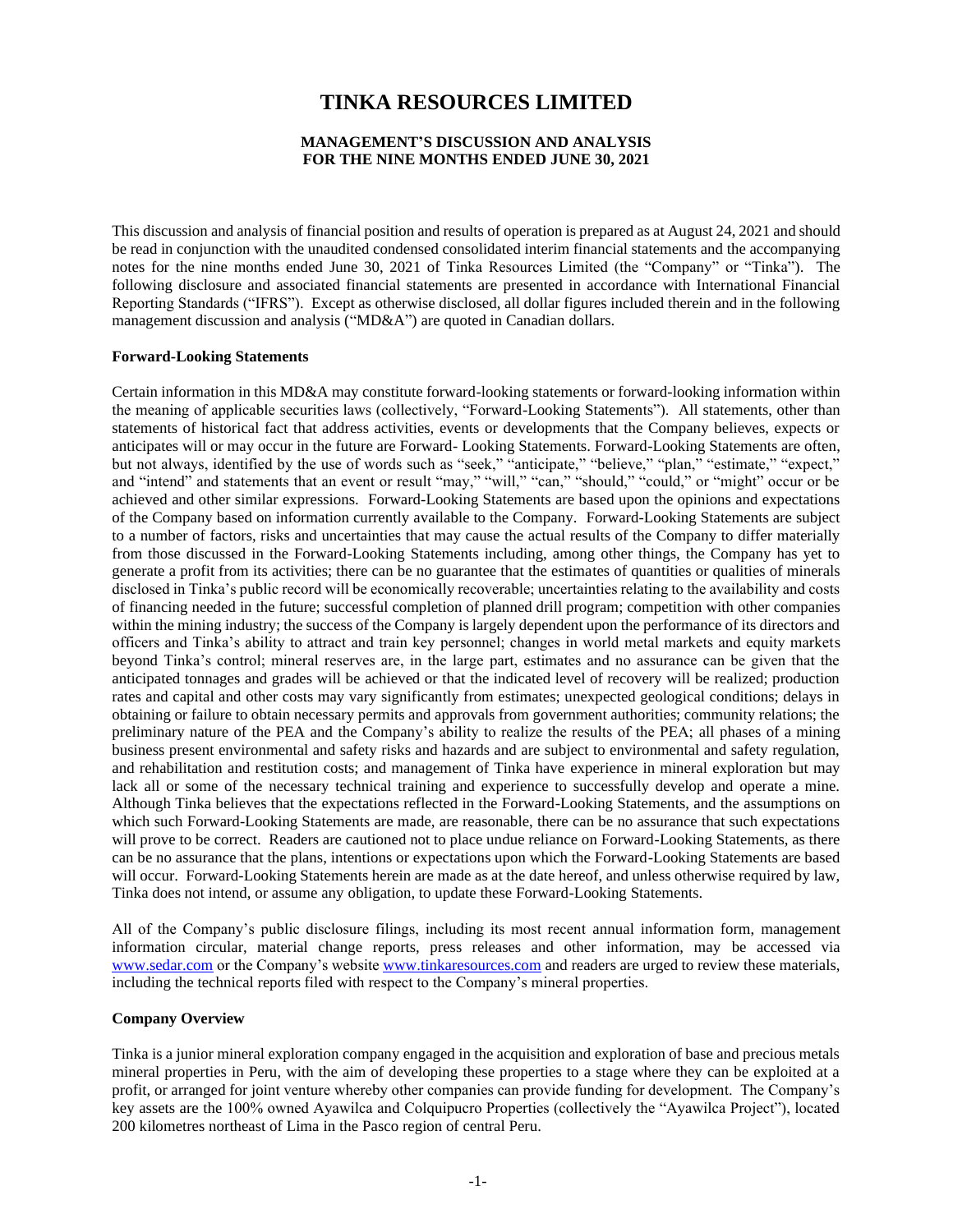The Ayawilca Zinc Zone is a substantial polymetallic deposit containing significant quantities of zinc, silver and lead in sulphide resources which have been delineated from more than 85,000 metres of drilling. The Ayawilca Zinc Zone has an estimated 1.8 billion pounds of zinc, 6 million ounces of silver and 42 million pounds of lead in Indicated Mineral Resources; and 5.6 billion pounds of zinc, 25 million ounces of silver and 230 million pounds of lead in Inferred Mineral Resources (as at November 26, 2018 - see "Mineral Resources" section below). The Tin Zone deposit, which lies beneath the Zinc Zone, contains an estimated 200 million pounds of tin in Inferred Mineral Resources (as at November 26, 2018). A third resource exists at the Colquipucro property (the "Colqui Silver Zone" or "Colqui") containing an estimated 14 million ounces of silver as Indicated Mineral Resources, and 13 million ounces in Inferred Mineral Resources (as at May 25, 2016). On August 15, 2019 the Company filed a technical report incorporating the results of a Preliminary Economic Assessment ("PEA") prepared for the Ayawilca Project compliant with National Instrument 43-101 Standards of Disclosure for Mineral Projects ("NI 43-101").

In July 2021 Tinka acquired the Silvia copper project from BHP World Exploration Inc. Sucursal del Peru ("BHP"), a land package consisting of 29,500 hectares of contiguous mining concessions located immediately adjacent to the Ayawilca project. This land package contains several targets which the Company believes are highly prospective for large copper-gold skarn and porphyry style deposits. The acquisition of the Silvia project has tripled the land controlled by Tinka in Central Peru to 46,000 hectares, turning Tinka into one of the largest mining concession holders in this highly prospective mining belt.

Sentient Global Resources Fund IV, LP ("Sentient") is an insider of the Tinka, holding an aggregate of 73,382,073 common shares of the Company, approximately 21.5% of the Company's issued and outstanding common shares.

Compañia de Minas Buenaventura SAA ("Buenaventura") is also an insider of Tinka, holding an aggregate of 65,843,620 common shares of the Company holding approximately 19.3% of the Company's issued and outstanding common shares. Buenaventura is a precious and base metals mining and exploration-development company with numerous mining operations in Peru and is the largest independent Peruvian mining company.

Nexa Resources ("Nexa") holds 30,550,512 common shares or approximately 9.0% of the Company's issued and outstanding common shares. Nexa currently owns and operates three long-life underground mines in the central Andes of Peru and also owns and operates the only zinc smelter in the country located near the capital city of Lima. Nexa was among the top five miners and producers of zinc globally in 2020.

As of the date of this MD&A, the Company has not earned any production revenue, nor found any proven reserves on any of its properties. The Company is a reporting issuer in British Columbia and Alberta and trades on the TSX Venture Exchange ("TSXV") as a Tier 1 issuer, under the symbol "TK", on the OTCQB under the symbol "TKRFF", on the Lima Stock Exchange under the symbol "TK", and on the Frankfurt Exchange under the symbol "TLD".

# *Directors and Officers*

As at the date of this MD&A, the Company's Directors and Officers are as follows:

| Graham Carman         | - President, Chief Executive Officer ("CEO") and director |
|-----------------------|-----------------------------------------------------------|
| Ben McKeown           | - Non-executive Chairman and director                     |
| Nick DeMare           | - Chief Financial Officer ("CFO") and director            |
| Alvaro Fernandez-Baca | - Vice President, Exploration ("VPE")                     |
| Mary Little           | - Director                                                |
| Pieter Britz          | - Director                                                |
| Raul Benavides        | - Director                                                |
| Mariana Bermudez      | - Corporate Secretary                                     |

# **COVID-19 Update**

Following a peak in the number of COVID-19 cases and fatalities in April 2021 during the second wave of the outbreak in Peru, there has been a significant reduction of both categories during the subsequent months through to August 2021. The vaccine rollout has gathered pace with nearly 30% of the Peruvian population having received one dose and over 20% of the population fully vaccinated. Most of the Company's employees have received at least the first vaccine dose, and we expect 70% of our full-time employees to be fully vaccinated by October 2021. The Company continues to implement safe work practices including its COVID-19 health protocols, and there have been no new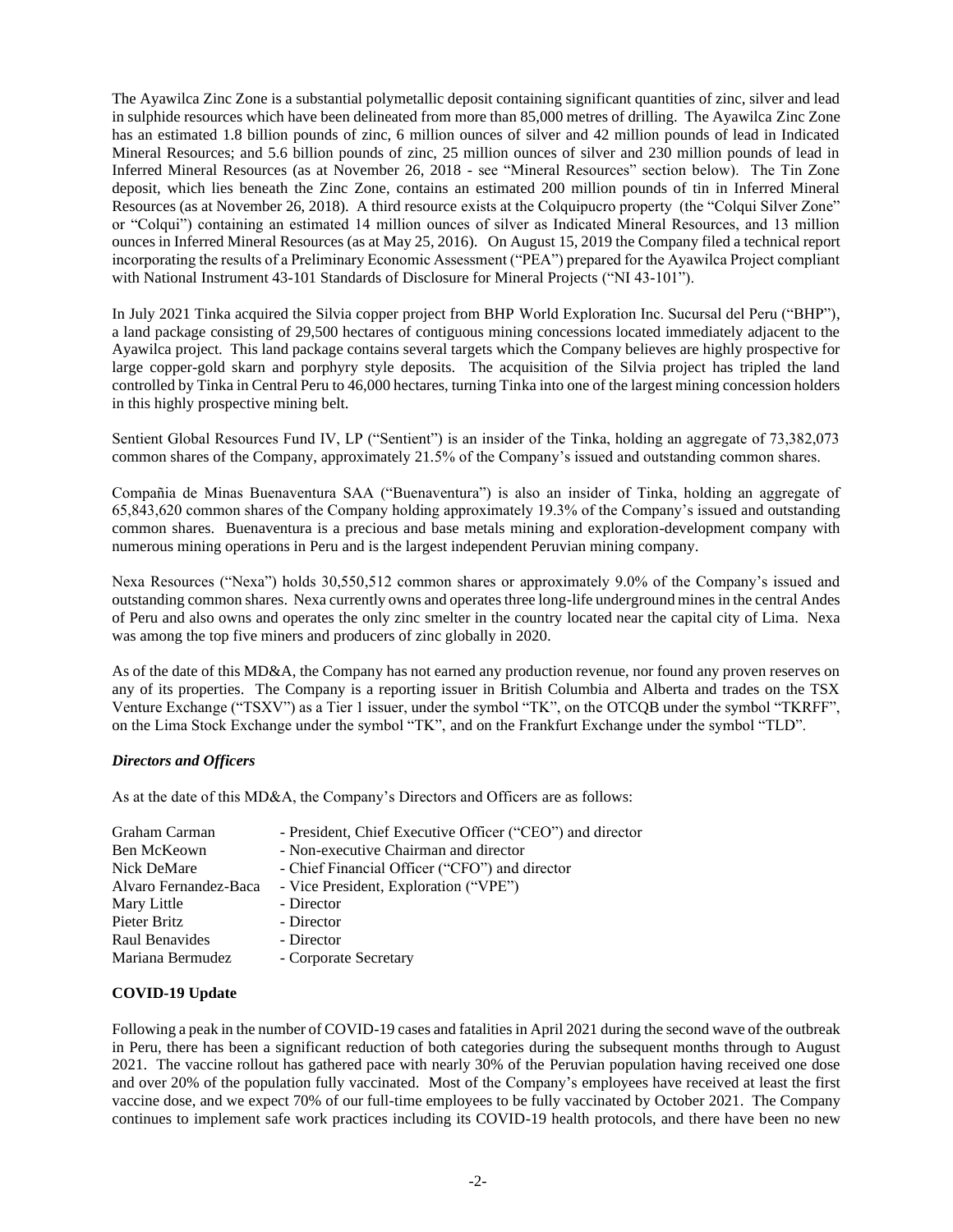known cases of COVID-19 amongst our staff. Testing protocols have been modified considering the vaccination rates, allowing fully vaccinated employees to travel to our field sites with a negative antigen test taken within 24 hours of travel.

Mining in Peru has largely continued uninterrupted throughout the pandemic due to its importance to the local economy. Most businesses have fully reopened in the country, although schools and universities remain closed. It is not possible to reliably estimate the impact of the COVID-19 pandemic on the financial results of the Company and its operations in future periods.

## **Exploration Projects, Peru**

## *Introduction*

As at the date of this MD&A, the Company holds 59 granted mining concessions covering 16,548 hectares at its flagship Ayawilca Project in the Department of Pasco, Central Peru, through its 100%-owned subsidiary Tinka Resources S.A.C. Tinka also holds 38 granted mining concessions covering 31,300 hectares and 8 mining concession applications for 4,500 hectares through its 100%-owned subsidiary Darwin Peru S.A.C. ("Darwin"), including the Silvia Project mining concessions (see below).

In July 2021, through Darwin, Tinka acquired from BHP a 100% interest in the Silvia copper-gold-zinc exploration project (the "Silvia Project") believed to be highly prospective for copper-gold-zinc skarn and porphyry copper deposits. The Silvia Project consists of 29,500 hectares of contiguous mining concessions immediately adjacent to the Ayawilca project and lies ~80 km south and along strike of Antamina, one of the largest copper (zinc) mines in Peru and the world's biggest skarn deposit (beneficially owned by BHP Group 33.75%, Glencore 33.75%, Teck 22.5% and Mitsubishi 10%).

Along with the mining concessions, Tinka also acquired BHP's project dataset including 320 line kilometres of project-wide airborne magnetics, 661 surface rock chip samples, and prospect-scale ground magnetic and IP data. Two high priority copper targets with coincident copper and geophysical anomalies were identified by BHP at Silvia Northwest and Silvia South. At Silvia Northwest, copper-gold-zinc mineralized skarn outcrops occur over several hectares at three zones (Areas A, B, and C) along a 3 km x 1 km northeast trend associated with diorite and felsic porphyry intrusives. Rock chip samples of skarn grade up to 1.9% Cu, 3.6 g/t Au, and 3.9% Zn. At Silvia South, skarn alteration is exposed in numerous sporadic outcrops along a northeast-southwest trend within an area of approximately 3 km x 1 km associated with outcropping diorite and monzodiorite porphyry. Garnet and pyroxene skarns are associated with minor sulphides (pyrite, chalcopyrite) and sporadic malachite.

Terms of the Silvia Project acquisition:

- (i) Tinka has made a one-time cash payment of US \$145,000 to BHP for the properties and geoscientific data;
- (ii) BHP retains a 1% net smelter royalty ("NSR") over the Silvia Project, which may be repurchased by Darwin at anytime for US \$8,000,000 on or before July 8, 2036.
- (iii) Tinka is required to keep all mining concessions in good standing, with BHP retaining the right of first refusal on any mining concession that Tinka wishes to relinquish.

# *Current Activities*

### *Ayawilca PEA Update*

The Company remains focused on advancing the Ayawilca project, and in particular, on delivering the results of an updated PEA for the Ayawilca Zinc Zone deposit by the 4th quarter of 2021. The PEA update is expected to incorporate a revised mine plan and revisions to the mine components. Exploration activities at Ayawilca are currently on hold while this work is in progress.

The Company filed a modified EIA document with the Peruvian authorities in July 2021 to extend the permit area over untested drill targets which lie outside of the current permit area, to increase the number of approved drill platforms, and to extend the timeline of the permit to at least 2025. The existing EIA remains in place allowing Tinka to drill on currently permitted areas at any time. Access agreement extensions with the local communities are in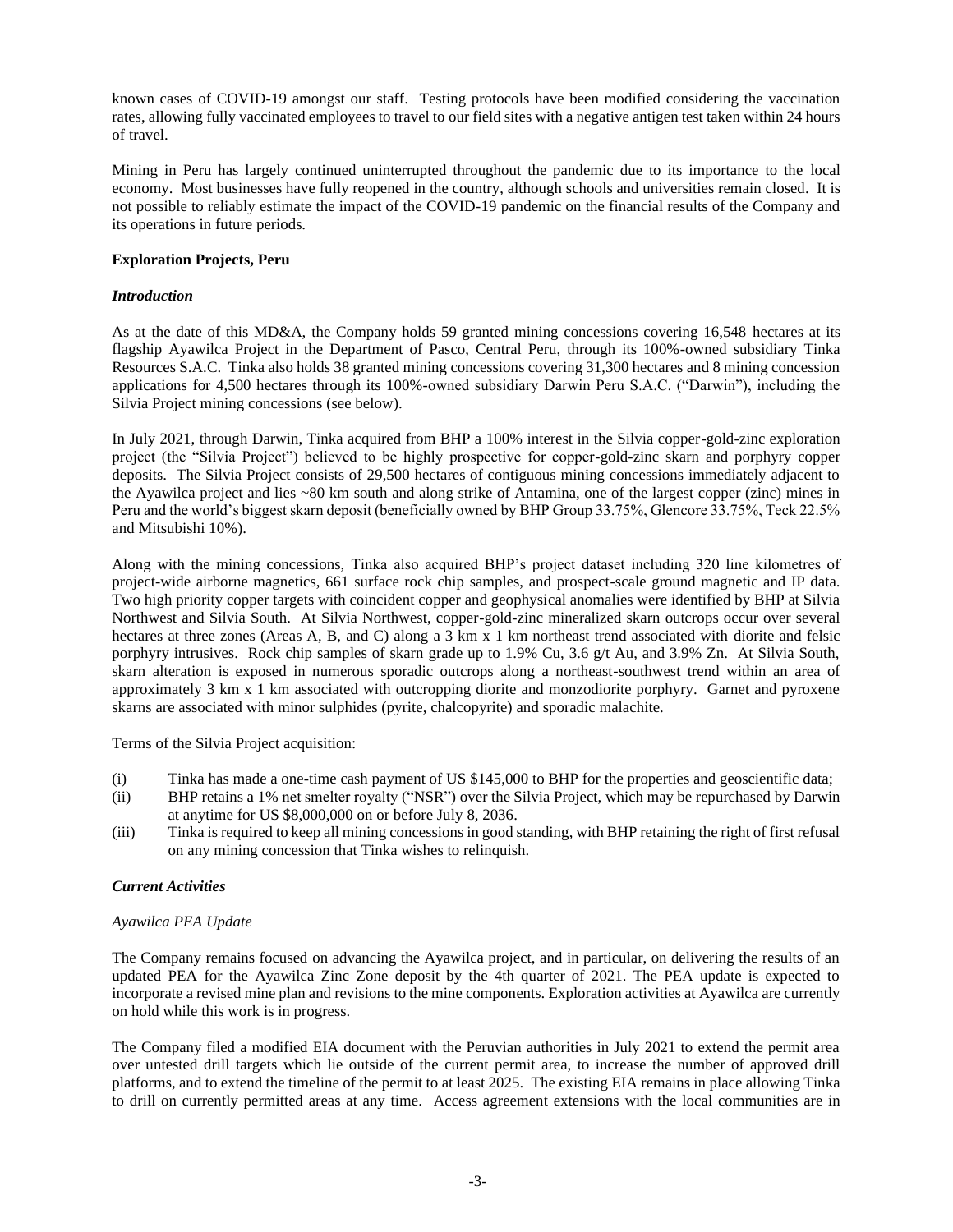progress. Recently the Company has signed an access agreement extension with the community of Huarautambo, which covers a key part of the land over the Ayawilca deposit.

### *Silvia Copper Project*

Tinka's current exploration activities on the Silvia property are focused at the Silvia Northwest copper-gold-zinc skarn target, where the Company commenced exploration in early August 2021. The work program includes systematic sampling and geological mapping to determine the extent of surface copper mineralization and associated skarn alteration. Several intrusive rocks have been recognized. Exploration will focus on understanding which of these intrusive bodies are directly associated with copper-gold-zinc mineralization allowing future exploration to target the most prospective zones.

Land access agreements are in place with landholders to enable the current exploration work at Silvia Northwest. Once this surface mapping and sampling is completed, Tinka expects to obtain drill permits to allow the Company to drill the priority targets at Silvia Northwest as soon as possible. The geophysical data acquired (including magnetic and IP data) will be reprocessed and interpreted as our geological model evolves. Other regional targets, including Silvia South, will be visited and sampled over the coming weeks.

### *Other Exploration Targets*

The Pampahuasi property, an area staked by Darwin in late 2020, is located in the Andean region of Huancavelica approximately 270 km southeast of Lima. The Pampahuasi property consists of 3 granted mining concessions for 2,500 hectares and an additional 6 applications for 3,400 hectares. The area is believed to be prospective for vein style gold and silver mineralization. The Company's geologists have identified several parallel vein structures within the Pampahuasi claims which trend northwest-southeast covering an area of approximately 0.5 km by 1.5 km. Of 20 vein samples collected to date, gold grades range from <0.01 g.t Au to 3.61 g/t Au and silver grades range from 0.1 g/t Ag and 69 g/t Ag. A single channel sample across a vein outcrop returned 3.0 metres grading 3.6 g/t Au and 2.4 g/t Ag.

Further surface work at Pampahuasi is planned for the fourth quarter aiming to expand the known outcrop of veins and to identify further mineralized structures associated with various colour anomalies identified to date on satellite imagery within the concessions.

# *Preliminary Economic Assessment ("PEA")*

A PEA for the Ayawilca Zinc Zone was released on July 2, 2019 and below is a summary of those results. The PEA was prepared in accordance with NI 43-101 by Amec Foster Wheeler Peru S.A. ("Wood") as principal consultant, Transmin Metallurgical Consultants, and Roscoe Postle Associates Inc. ("RPA"). The NI 43-101 technical report was filed on August 15, 2019, and can be downloaded under the Company's profile on [www.sedar.com](http://www.sedar.com/) or from the Company's website [here.](https://www.tinkaresources.com/assets/docs/reports/Tinka%20Ayawilca%20TR%20Final.pdf) The Report is entitled *"Ayawilca Polymetallic Project, Department of Pasco, Central Peru - NI 43-101 Technical Report"*.

Key highlights of the 2019 PEA include:

- 1. After-tax net present value "(NPV")8% of US \$363 million and pre-tax NPV8% of US \$609 million for the Ayawilca Zinc Zone (using metal prices of US \$1.20/lb zinc, US \$18/oz silver, and US \$0.95/lb lead at an NSR cut-off of US \$ 65 per tonne).
- 2. Initial Capex of US \$262 million with after-tax IRR of 27.1% and pre-tax IRR of 37.2%.
- 3. A 21-year mine life with life of mine ("LOM") head grades of 6.05% zinc, 18.3 g/t silver and 0.25% lead.
- 4. Average annual production of approximately 101,000 tonnes of zinc recovered in concentrate and approximately 906,000 ounces of silver in a silver-lead concentrate.
- 5. Leverage to zinc price: 20% increase in zinc price increases after-tax NPV8% to US \$606 million.
- 6. Indium, while occurring in high concentrations in the zinc concentrate, was not considered a payable metal in the PEA with the exception of a reduced treatment charge assumption in concentrates shipped to Asia.

Note: The PEA is preliminary in nature and includes inferred mineral resources that are considered too speculative geologically to have the economic considerations applied to them that would enable them to be categorized as mineral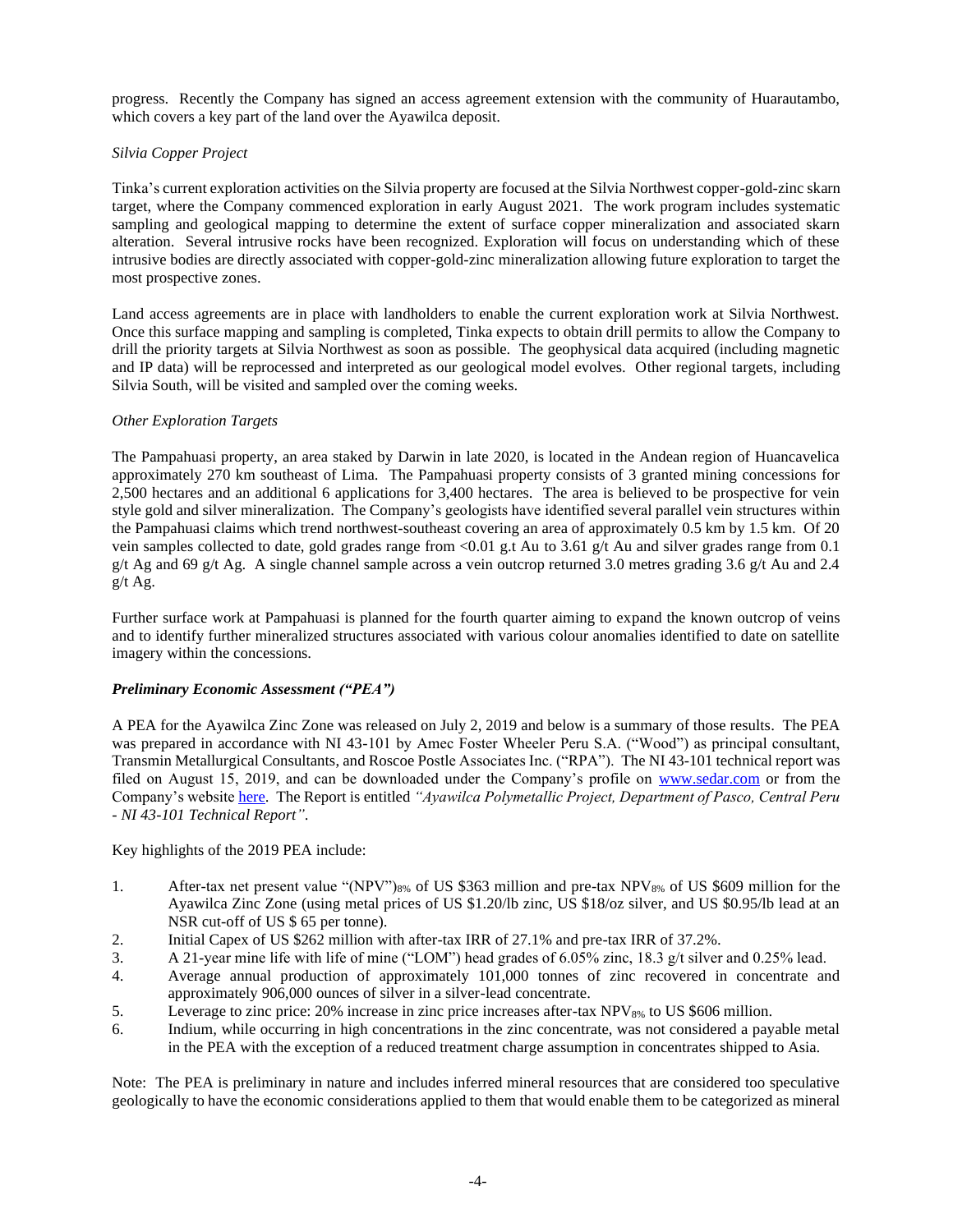reserves, and there is no certainty that the PEA will be realized. Mineral resources are not mineral reserves and do not have demonstrated economic viability.

| <b>PEA Financial Summary</b>                       | <b>Pre-tax</b>   | After-tax        |
|----------------------------------------------------|------------------|------------------|
| NPV (8% discount rate)                             | US \$609,000,000 | US \$363,000,000 |
| Internal Rate of Return ("IRR")                    | 37.2%            | 27.1%            |
| Payback period                                     | 2.2 years        | 3.1 years        |
| Pre-production capital expenditure $(Capex)^{(1)}$ |                  | US \$261,900,000 |
| <b>Sustaining Capex</b>                            |                  | US \$144,600,000 |
| <b>LOM</b> Capex                                   |                  | US \$406,500,000 |
| Closure Cost (5.0% of LOM Capex)                   |                  | US \$20,300,000  |

# **Table 1. Summary of 2019 PEA Results**

Notes: (1) Includes contingencies of US \$45,000,000.

| <b>PEA Operating Summary</b>                      |                    |
|---------------------------------------------------|--------------------|
| Processing plant throughput                       | $5,000$ t/day      |
| Average annual zinc concentrate production        | 201,500 dmt/year   |
| Average annual lead-silver concentrate production | 7,570 dmt/year     |
| Average annual silver in lead concentrate         | 905,700 oz/year    |
| NSR from zinc and lead concentrates               | US \$4,002,000,000 |
| Mining costs                                      | US \$36.66/t       |
| Processing costs                                  | US \$6.44/t        |
| General and administration costs                  | <b>US \$5.48/t</b> |
| <b>Total Operating Costs (Opex)</b>               | US \$48.57/t       |

Notes: dmt = dry metric tonne

| <b>PEA Metal Prices, Cut-off, and Other Assumptions</b> | Input value       |
|---------------------------------------------------------|-------------------|
| Zinc Price                                              | US \$1.20/lb      |
| Lead Price                                              | US \$0.95/lb      |
| <b>Silver Price</b>                                     | <b>US \$18/oz</b> |
| NSR Cut-off value                                       | <b>US \$65/t</b>  |
| Total material processed (LOM)                          | 38,200,000 tonnes |
| Mine Life                                               | $21.1$ years      |

# *Mineral Resources*

The resources at the Ayawilca Project, as estimated by SLR Consulting (Canada) Ltd (previously Roscoe Postle Associates Inc.) are highlighted in the following tables. The Mineral Resources for the Zinc Zone (Tables 2 to 4) and Tin Zone (Table 5) have an effective date of November 26, 2018. The Colquipucro Silver Zone resource estimate has an effective date of May 25, 2016 (Table 6). The Mineral Resources will be updated late 2021.

| <b>NSR</b><br>\$/t Cut-off | Tonnage<br>(Mt) | ZnEq<br>$(\%$ grade) | Zinc<br>(%) | Lead<br>$(\%)$ | <b>Indium</b><br>(g/t) | <b>Silver</b><br>(g/t) |
|----------------------------|-----------------|----------------------|-------------|----------------|------------------------|------------------------|
| 40                         | 13.6            | 7.4                  | 6.3         | 0.16           | 75                     |                        |
| 50                         | 12.4            | 7.9                  | 6.7         | 0.17           | 80                     |                        |
| 55                         | 11.7            | 8.1                  | 6.9         | 0.16           | 84                     | 15                     |
| 60                         | 10.8            | 8.5                  | 7.2         | 0.16           | 89                     | 16                     |
| 70                         | 9.4             | 9.2                  | 7.7         | 0.15           | 99                     | 16                     |
| 80                         | 7.9             | 10.0                 | 8.4         | 0.15           |                        |                        |

**Table 2 - Ayawilca Deposit Indicated Mineral Resource - Zinc Zone as of November 26, 2018 Sensitivities at various cut-off grades**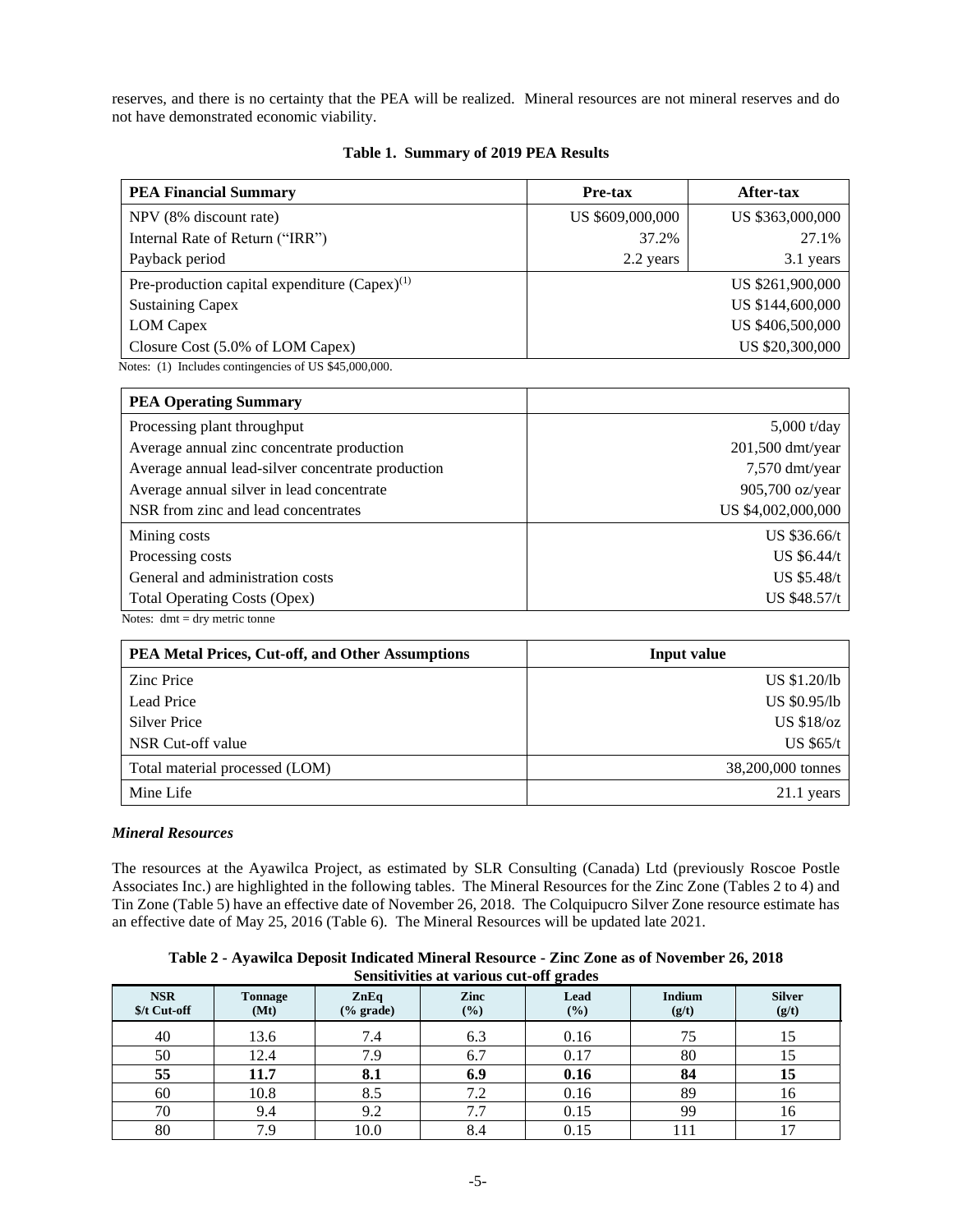Notes:

1. Base case highlighted with **bold** text.

2. See Table 4 for notes.

#### **Table 3 - Ayawilca Deposit Inferred Mineral Resources - Zinc Zone as of November 26, 2018 Sensitivities at various cut-off grades**

| <b>NSR</b><br>\$/t Cut-off | <b>Tonnage</b><br>(Mt) | ZnEq<br>$(\%$ grade) | Zinc<br>(%) | Lead<br>(%) | Indium<br>(g/t) | <b>Silver</b><br>(g/t) |
|----------------------------|------------------------|----------------------|-------------|-------------|-----------------|------------------------|
| 40                         | 52.7                   | 6.2                  | 5.2         | 0.24        | 60              | $\tau$                 |
| 50                         | 48.1                   | 6.0                  | 5.4         | 0.24        | 64              |                        |
| 55                         | 45.0                   | 0.7                  | 5.6         | 0.23        | $\mathbf{0}$    | 17                     |
| 60                         | 41.5                   | 7.0                  | 5.8         | 0.23        | 70              | 18                     |
| 70                         | 33.9                   | 7.6                  | 6.4         | 0.22        | 78              | 18                     |
| 80                         | 26.9                   | 8.3                  | 6.9         | 0.22        | 86              | 20                     |

Notes:

1. Base case highlighted with **bold** text.

2. See Table 4 for notes.

### **Table 4 - Zinc Zone Mineral Resources Base Case at Ayawilca by Area As of November 26, 2018**

| Area                   | <b>Tonnage</b><br>(Mt) | $\mathbf{ZnEq}$<br>$($ %) | Zn<br>$($ %) | Pb<br>(%) | In<br>(g/t) | Ag<br>(g/t) | Zn<br>(Mlb) | <b>Pb</b><br>(Mlb) | In<br>(kg) | Ag<br>(Moz) |
|------------------------|------------------------|---------------------------|--------------|-----------|-------------|-------------|-------------|--------------------|------------|-------------|
| <b>Indicated</b>       |                        |                           |              |           |             |             |             |                    |            |             |
| West                   | 7.8                    | 7.7                       | 6.5          | 0.20      | 72          | 15          | 1,126       | 35                 | 561        | 3.9         |
| South                  | 3.9                    | 9.1                       | 7.6          | 0.09      | 108         | 16          | 652         | 8                  | 422        | 2.0         |
| <b>Total Indicated</b> | 11.7                   | 8.1                       | 6.9          | 0.16      | 84          | 15          | 1.778       | 42                 | 983        | 5.8         |
| <b>Inferred</b>        |                        |                           |              |           |             |             |             |                    |            |             |
| West                   | 5.0                    | 7.1                       | 6.4          | 0.27      | 34          | 17          | 699         | 30                 | 170        | 2.8         |
| Central                | 18.6                   | 5.6                       | 4.6          | 0.23      | 62          | 12          | 1,884       | 95                 | 1,153      | 7.5         |
| East                   | 11.3                   | 5.9                       | 5.0          | 0.18      | 56          | 14          | 1,238       | 44                 | 633        | 5.0         |
| South                  | 10.2                   | 9.6                       | 7.9          | 0.27      | 103         | 30          | 1,764       | 61                 | 1,047      | 9.9         |
| <b>Total Inferred</b>  | 45.0                   | 6.7                       | 5.6          | 0.23      | 67          | 17          | 5,585       | 230                | 3,003      | 25.2        |

Notes:

1. The Qualified Person for the estimate is Ms. Dorota El Rassi, P.Eng., an RPA employee. Mineral Resources have an effective date of November 26, 2018.

2. Mineral Resources are reported using the 2014 CIM Definition Standards. Mineral Resources that are not Mineral Reserves do not have demonstrated economic viability.

3. Mineral Resources are reported above a cut-off grade of US \$55 per tonne NSR value.

4. The NSR value was based on estimated metallurgical recoveries, assumed metal prices and smelter terms, which include payable factors, treatment charges, penalties, and refining charges. Metal price assumptions were: US \$1.15/lb Zn, US \$300/kg In, US \$15/oz Ag, and US\$1.00/lb Pb. Metal recovery assumptions were: 90% Zn, 75% In, 60% Ag, and 75% Pb. The NSR value for each block was calculated using the following NSR factors: US \$15.34 per % Zn, US\$ 4.70 per % Pb, US \$0.18 per gram In, and US \$0.22 per gram Ag.

5. The NSR value was calculated using the following formula:  $NSR = Zn(\%)^*US \$15.34 + Pb(\%)^*US \$4.70 + In(g/t)*US \$0.18 + Ag(g/t)*US \$0.22$ 

6. The ZnEq value was calculated using the following formula: ZnEq = NSR/US \$15.34

7. Numbers may not add due to rounding.

### **Table 5 - Tin Zone Inferred Mineral Resources at Ayawilca Deposit As of November 26, 2018**

|                  | <b>Tonnage</b> | <b>SnEq</b> | Sn    | Сu    | Ag       | Sn    | Сu       | Ag    |
|------------------|----------------|-------------|-------|-------|----------|-------|----------|-------|
|                  | (Mt)           | $(\%f)$     | (0/0) | (9/0) | (g/t)    | (Mlb) | (M1b)    | (Moz) |
| <b>Tin Zones</b> | 14.5           | 0.70        | 0.63  | 0.21  | 10<br>10 | 201   | --<br>6. |       |

**Notes:**

1. The Qualified Person for the estimate is Ms. Dorota El Rassi, P.Eng., an RPA employee. Mineral Resources have an effective date of November 26, 2018 CIM definitions were followed for Mineral Resources.

2. Mineral Resources are reported using the 2014 CIM Definition Standards. Mineral Resources that are not Mineral Reserves do not have demonstrated economic viability.

3. Mineral Resources are reported above a cut-off grade of US \$55 per tonne NSR value.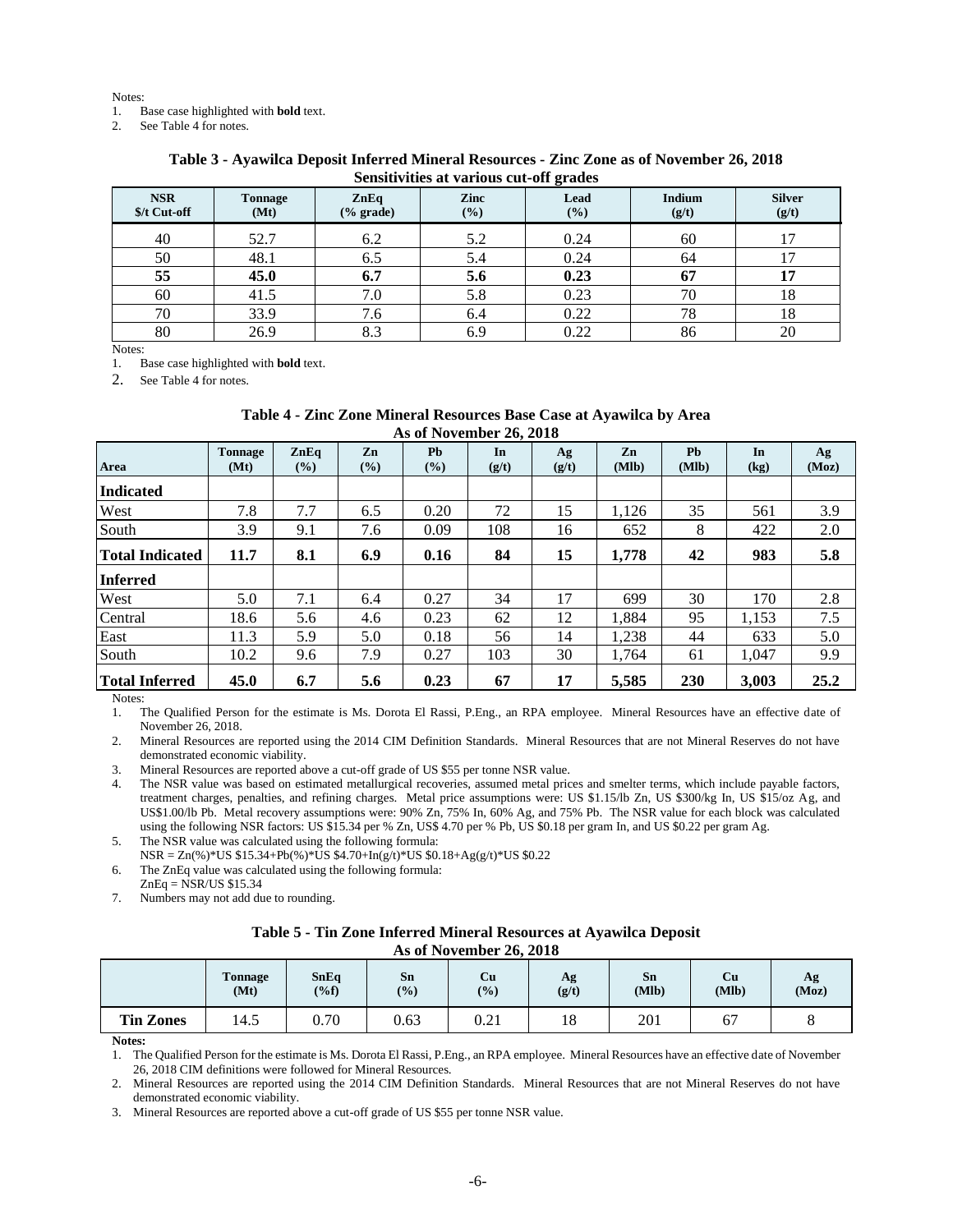- 4. The NSR value was based on estimated metallurgical recoveries, assumed metal prices and smelter terms, which include payable factors, treatment charges, penalties, and refining charges. Metal price assumptions were: US \$9.00/lb Sn, US \$2.85/lb Cu, and US \$15/oz Ag. Metal recovery assumptions were: 86% Sn, 75% Cu, and 60% Ag. The NSR value for each block was calculated using the following NSR factors: US \$155.21 per % Sn, US \$37.59 per % Cu, and US \$0.22 per gram Ag.
- 5. The NSR value was calculated using the following formula:  $US$NSR = Sn(%i)$ <sup>\*US\$155.21+Cu(%)\*US\$37.59+Ag(g/t)\*US\$0.22</sup>
- 6. The SnEq value was calculated using the following formula: SnEq = NSR/US \$155.21
- 7. Numbers may not add due to rounding.

| <b>Zone and Confidence Classification</b> | <b>Tonnage</b><br>(Mt) | Ag<br>(g/t) | <b>Contained Ag</b><br>(Moz) |
|-------------------------------------------|------------------------|-------------|------------------------------|
| <i>Indicated</i>                          |                        |             |                              |
| <b>High Grade Lenses</b>                  | 2.9                    | 112         | 10.4                         |
| Low Grade Halo                            | 4.5                    | 27          | 3.9                          |
| <b>Total Indicated</b>                    | 7.4                    | 60          | 14.3                         |
| <i>Inferred</i>                           |                        |             |                              |
| High Grade Lenses                         | 2.2                    | 105         | 7.5                          |
| Low Grade Halo                            | 6.2                    | 28          | 5.7                          |
| <b>Total Inferred</b>                     | 8.5                    | 48          | 13.2                         |

#### **Table 6 - Mineral Resource Estimate, Colqui Silver Zone - As of May 25, 2016**

**Notes:**

1. The Qualified Person for the estimate is Ms. Dorota El Rassi, P.Eng., an RPA employee. Mineral Resources have an effective date of May 25, 2016.

2. Mineral Resources are reported using the 2014 CIM Definition Standards. Mineral Resources that are not Mineral Reserves do not have demonstrated economic viability.

3. Mineral Resources are reported within a preliminary pit-shell and above a reporting cut-off grade of 15 g/t Ag for the Low-Grade Halo and 60 g/t Ag for the High-Grade Lenses.

4. The cut-off grade is based on a silver price of US\$24/oz Ag.<br>5. Numbers may not add due to rounding

Numbers may not add due to rounding.

#### *Ayawilca Project - Geology*

Zinc mineralization at Ayawilca is predominantly hosted by the Pucará Group limestone, a gently dipping limestone unit 150 to 250 m thick of Triassic-Jurassic age, which does not outcrop in the immediate area. The lower contact of the Pucará limestone is interpreted as a low-angle thrust fault beneath which lies Excelsior Group metamorphosed sediments or "phyllite" of Paleozoic age. Pucará limestone is overlain by Goyllarisguizga ("Goyllar") sandstones and siltstones 120 to 200 metres thick of Cretaceous age, which outcrop extensively above the resource area and are gently east dipping. Goyllar sandstones host a minor component of the Zinc Zone resource near the contact with limestone. The sandstone acted as a "seal" to the mineralization, one of the reasons as to why Ayawilca was not discovered until 2012. Mineralization is believed to be associated with Tertiary intrusions which post-date uplift and folding, but no intrusive rocks have been intersected in drilling.

The Colquipucro Fault, a major north-northwest trending steep-dipping fault system on the western side of the deposit, appears to control high-grade zinc mineralization at the West and South Ayawilca areas. Low-angle thrust faults acted as conduits for both the tin and zinc mineralization, both at the phyllite-limestone contact and within the limestone. An anticlinal fold hinge, which runs parallel to the Colquipucro Fault, appears to have concentrated the high-grade zinc at South Ayawilca.

Zinc mineralization occurs as sulphide "mantos" typically 5 to 30 m thick and up to 50 m thick. At West and South Ayawilca the mantos are stacked on top of each other to form thick almost continuous zones with vertical thicknesses of up to 150 m. Zinc mantos at Central and East Ayawilca are typically thinner, with individual mantos horizontally continuous over hundreds of metres. Zinc mineralization occurs as iron-rich sphalerite ("marmatite") accompanied by low-iron sphalerite, pyrite, magnetite with minor pyrrhotite, galena, arsenopyrite, and chalcopyrite, together with chlorite, clay, siderite, and quartz.

The Tin Zone mineralization predates and is physically separated from the Zinc Zone mineralization. The tin mineralization typically forms flat-lying sulphide mantos between 5 and 20 metres thick at the contact of the limestone and phyllite. The tin-bearing mantos consist of pyrrhotite rich sulphides with lesser quartz, chlorite, cassiterite, pyrite, and chalcopyrite. Quartz stockworks in the phyllite can also host tin mineralization.

The Colqui Silver Zone ("Colqui") was mined at a small scale in historic times for lead and silver along narrow structures. Mineralization is hosted by Goyllar sandstones and occurs in both a disseminated and fracture hosted form.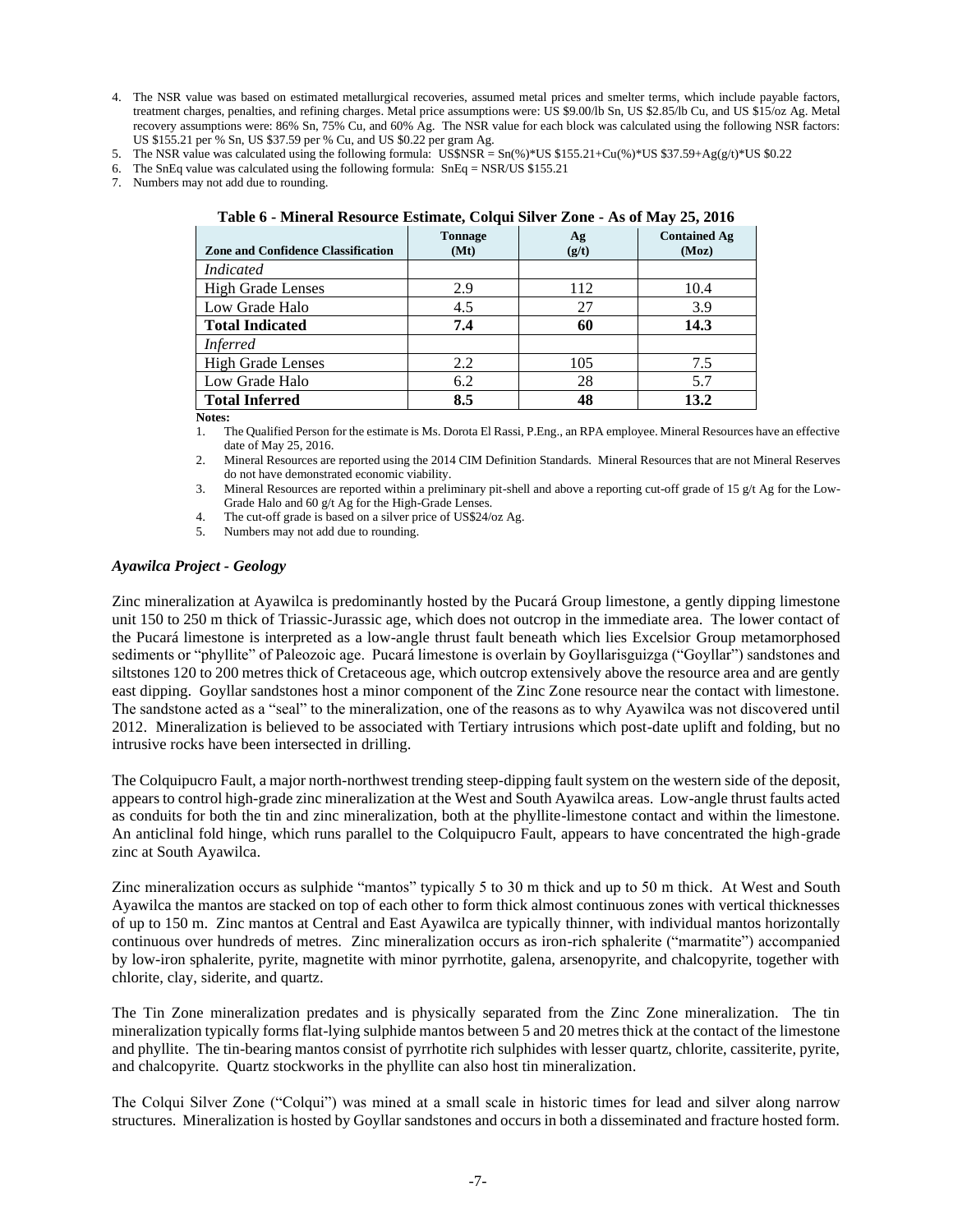The majority of the drilled mineralization at Colqui is oxidised, associated with iron oxides and/or manganese oxides. Silver mineralization occurs from surface to a depth of about 100 metres.

## **Qualified Persons**

The qualified person for the Company's projects, Dr. Graham Carman, President and CEO of the Company and a Fellow of the Australasian Institute of Mining and Metallurgy ("FAUSIMM"), has reviewed and verified the technical information in this MD&A and is responsible for other technical information (information not directly related to the Mineral Resource Estimate or the PEA) in this MD&A.

The Mineral Resources disclosed in this MD&A have been estimated by Mrs. Dorota El Rassi, P.Eng., of Roscoe Postle Associates Inc. (RPA). Mrs. El Rassi is a Qualified Persons as defined in NI 43-101 and independent of Tinka.

Mr. William Colquhoun, previously Principal Metallurgical Consultant with Amec Foster Wheeler (Peru) S.A., a Wood company, and a Qualified Person as defined in NI 43-101 and independent of Tinka, was responsible for the results of the PEA contained in this MD&A.

Mr. Edwin Peralta, P.E., a Senior Engineer with Wood Mining and Metals USA, a Qualified Person under NI 43-101 and independent of Tinka, was responsible for the results of the PEA in this MD&A.

Mr. Adam Johnson, FAUSIMM (CP)., Chief Metallurgist with Transmin Metallurgical Consultants (Peru), a Qualified Person under NI 43-101 and independent of Tinka, was responsible for the metallurgical assumptions of the PEA in this MD&A.

### **Selected Financial Data**

The following selected financial information is derived from the unaudited condensed consolidated interim financial statements of the Company.

|                                      |                        | <b>Fiscal 2021</b>     |                       | <b>Fiscal 2020</b>      |                              |                        |                 | <b>Fiscal 2019</b>      |
|--------------------------------------|------------------------|------------------------|-----------------------|-------------------------|------------------------------|------------------------|-----------------|-------------------------|
|                                      | <b>Jun. 30</b><br>2021 | <b>Mar. 31</b><br>2021 | Dec. 31<br>2020<br>\$ | <b>Sept. 30</b><br>2020 | <b>Jun. 30</b><br>2020<br>\$ | <b>Mar. 31</b><br>2020 | Dec. 31<br>2019 | <b>Sept. 30</b><br>2019 |
| <b>Operations:</b>                   |                        |                        |                       |                         |                              |                        |                 |                         |
| Revenues                             | Nil                    | Nil                    | Nil                   | Nil                     | Nil                          | Nil                    | Nil             | Nil                     |
| <b>Expenses</b>                      | (410, 860)             | (479, 598)             | (366, 534)            | (417,775)               | (424, 330)                   | (1,747,654)            | (464, 799)      | (436, 942)              |
| Other items                          | (133, 935)             | (87, 637)              | (501,705)             | (3,053)                 | (567, 189)                   | 933,211                | 8,320           | 105,579                 |
| Net loss and<br>comprehensive loss   | (544, 795)             | (567, 235)             | (868, 239)            | (420, 828)              | (991, 519)                   | (814, 443)             | (456, 479)      | (331, 363)              |
| Loss per share<br>-basic and diluted | (0.00)                 | (0.00)                 | (0.00)                | (0.00)                  | (0.01)                       | (0.00)                 | (0.00)          | (0.01)                  |
| Dividends per share                  | Nil                    | Nil                    | Nil                   | Nil                     | Nil                          | Nil                    | Nil             | Nil                     |
| <b>Balance Sheet:</b>                |                        |                        |                       |                         |                              |                        |                 |                         |
| Working capital                      | 12,398,568             | 14,526,894             | 16,838,169            | 20,160,588              | 20,872,770                   | 22,355,992             | 4,441,536       | 5,945,016               |
| Total assets                         | 67,200,711             | 67,524,274             | 68,798,852            | 69,306,911              | 69,307,616                   | 70,211,504             | 52,067,039      | 52,808,759              |
| Total long-term liabilities          | Nil                    | Nil                    | Nil                   | Nil                     | Nil                          | Nil                    | Nil             | Nil                     |

### **Results of Operations**

*Three Months Ended June 30, 2021 Compared to Three Months Ended March 31, 2021*

During the three months ended June 30, 2021 ("Q3) the Company reported a net loss of \$544,795 compared to a net loss of \$567,235 for the three months ended March 31, 2021 ("Q2), a decrease in loss of \$22,440. The decrease in loss was primarily attributed to a \$68,738 decrease in general and administrative expenses from, \$479,598 during Q2 to \$410,860 during Q3. The decrease in expenses was partially offset by the recognition of a foreign exchange loss of \$121,342 in Q2 compared to a foreign exchange loss of \$152,220 in Q3.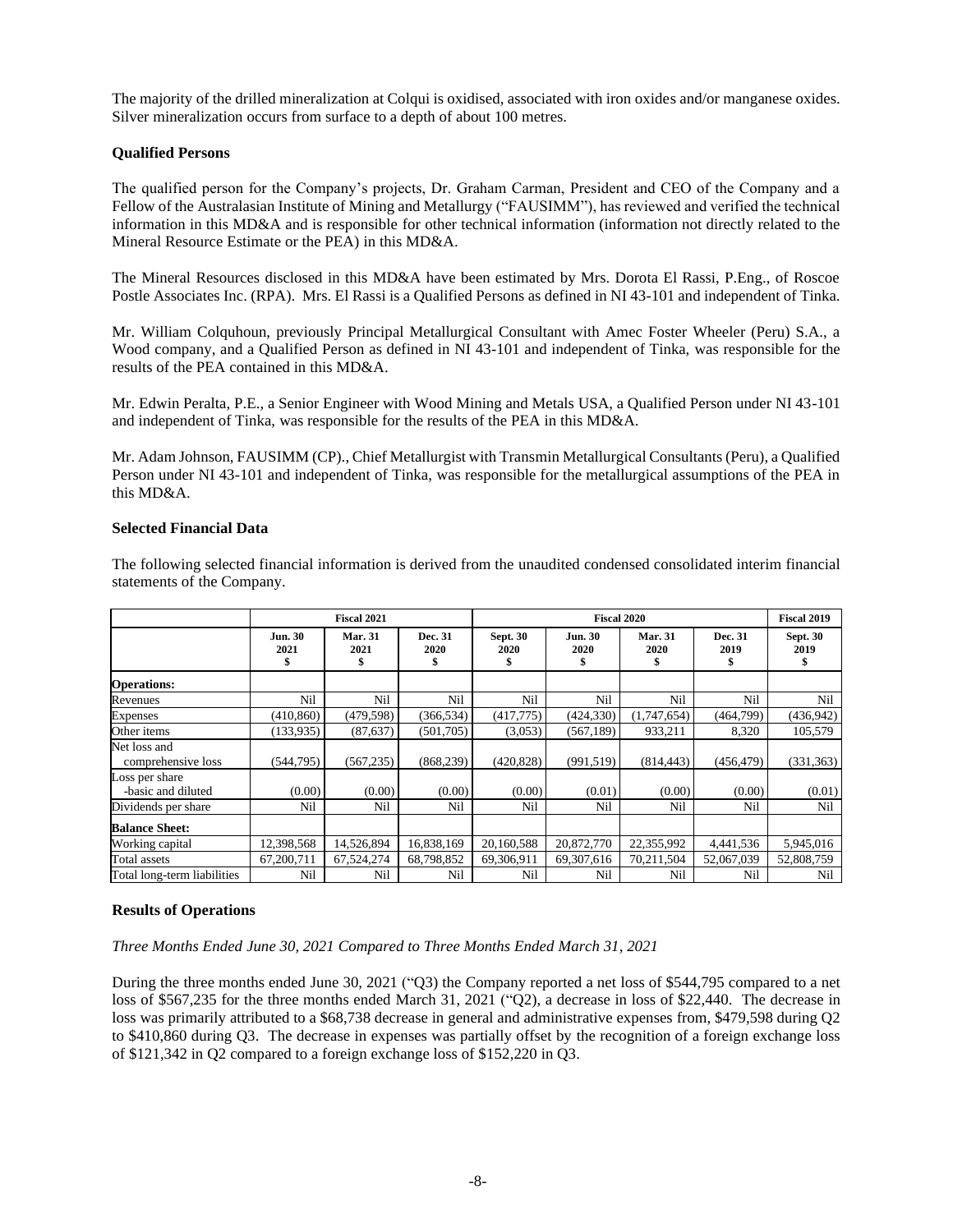### *Nine Months Ended June 30, 2021 Compared to Nine Months Ended June 30, 2020*

During the nine months ended June 30, 2021 (the "2021 period") the Company reported a net loss of \$1,980,269 compared to a net loss of \$2,262,441 for the nine months ended June 30, 2020 (the "2020 period"), a decrease in loss of \$282,172. The decrease in loss was primarily due to the recognition of a foreign exchange fluctuation of \$1,041,236, from a foreign exchange gain of \$225,394 during the 2020 period compared to a foreign exchange loss of \$815,842 during the 2021 period and offset by a \$1,379,791 decrease in general and administrative expenses, from \$2,636,783 during the 2020 period to \$1,256,992 during the 2021 period. Significant fluctuations in expenses were as follows:

- (i) during the 2021 period the Company recorded share-based compensation expense of \$26,084 (2020 \$1,040,580) on the granting and vesting of share options;
- (ii) during the 2021 period the Company incurred \$431,206 (2020 \$524,724) for directors and officers compensation. During the 2020 period the Company paid \$130,000 for special services provided by certain officers of the Company. See also "Transactions with Related Parties";
- (iii) legal expenses increased by \$35,219 during the 2021 period to \$83,413 compared to \$48,194 during the 2020 period;
- (iv) during the 2021 period the Company incurred \$11,416 (2020 \$33,801) for registration and virtual participation at investment conferences. The Company participated in fewer investment conferences during the 2021 period due to the impact of COVID-19;
- (v) during the 2020 period the Company incurred \$101,309 for corporate travel. No corporate travel was incurred in the 2021 period due to COVID-19;
- (vi) a \$16,541 decrease in office expense from \$146,412 during the 2020 period to \$129,871 during the 2021 period. The decrease in the 2021 period is due to the significant curtailment of activities in the Peru office due to COVID-19; and
- (vii) a \$139,470 decrease in salaries and benefits, from \$341,424 during the 2020 period to \$201,954 during the 2021 period. The decrease reflects the reduction of employees as a result of COVID-19 on activities in Peru.

The Company holds its cash in interest bearing accounts in major financial institutions. The Company has also set aside US \$6,000,000 in deposit with its financial institution. These funds were segregated for the purpose of incurring expenditures for certain project related costs on the Company's Ayawilca Project. These funds also bear interest. Interest income is generated from the deposits and fluctuates primarily with the levels of cash on deposit. During the 2021 period the Company recorded interest income of \$92,565 compared to \$148,948 during the 2020 period.

The carrying costs of the Company's exploration and evaluation assets are as follows:

|             |                                          | As at June 30, 2021                                  |                    | As at September 30, 2020         |                                                     |                    |  |
|-------------|------------------------------------------|------------------------------------------------------|--------------------|----------------------------------|-----------------------------------------------------|--------------------|--|
|             | <b>Acquisition</b><br><b>Costs</b><br>\$ | <b>Deferred</b><br><b>Exploration</b><br>Costs<br>\$ | <b>Total</b><br>\$ | <b>Acquisition</b><br>Costs<br>D | <b>Deferred</b><br><b>Exploration</b><br>Costs<br>ъ | <b>Total</b><br>\$ |  |
| Colquipucro | 402.014                                  | 9.142.013                                            | 9.544.027          | 402,014                          | 8.794.352                                           | 9,196,366          |  |
| Ayawilca    | 1,569,148                                | 39,468,775                                           | 41,037,923         | 1.297.195                        | 35,026,527                                          | 36, 323, 722       |  |
| Other       | 198,222                                  | 3,392,941                                            | 3,591,163          | $\overline{\phantom{a}}$         | 2,797,596                                           | 2,797,596          |  |
|             | 2,169,384                                | 52,003,729                                           | 54, 173, 113       | 1.699.209                        | 46,618,475                                          | 48, 317, 684       |  |

Exploration and evaluation activities incurred during the 2021 period and fiscal 2020 are as follows:

|                                      | Colquipucro              | Avawilca   | Other<br>\$              | <b>Total</b><br>\$ |
|--------------------------------------|--------------------------|------------|--------------------------|--------------------|
| <b>Balance at September 30, 2019</b> | 9,048,534                | 33,306,363 | 3,433,415                | 45,788,312         |
| <b>Exploration costs</b>             |                          |            |                          |                    |
| Assay                                |                          | 17.564     |                          | 17,564             |
| Camp costs                           | 530                      | 616,066    |                          | 616,596            |
| Community relations                  | 147,302                  | 780,734    | $\overline{\phantom{0}}$ | 928,036            |
| Depreciation                         | $\overline{\phantom{a}}$ | 10,291     |                          | 10,291             |
| Drilling                             | -                        | 52,811     |                          | 52,811             |
| Engineering                          | $\overline{\phantom{a}}$ | 145,930    |                          | 145,930            |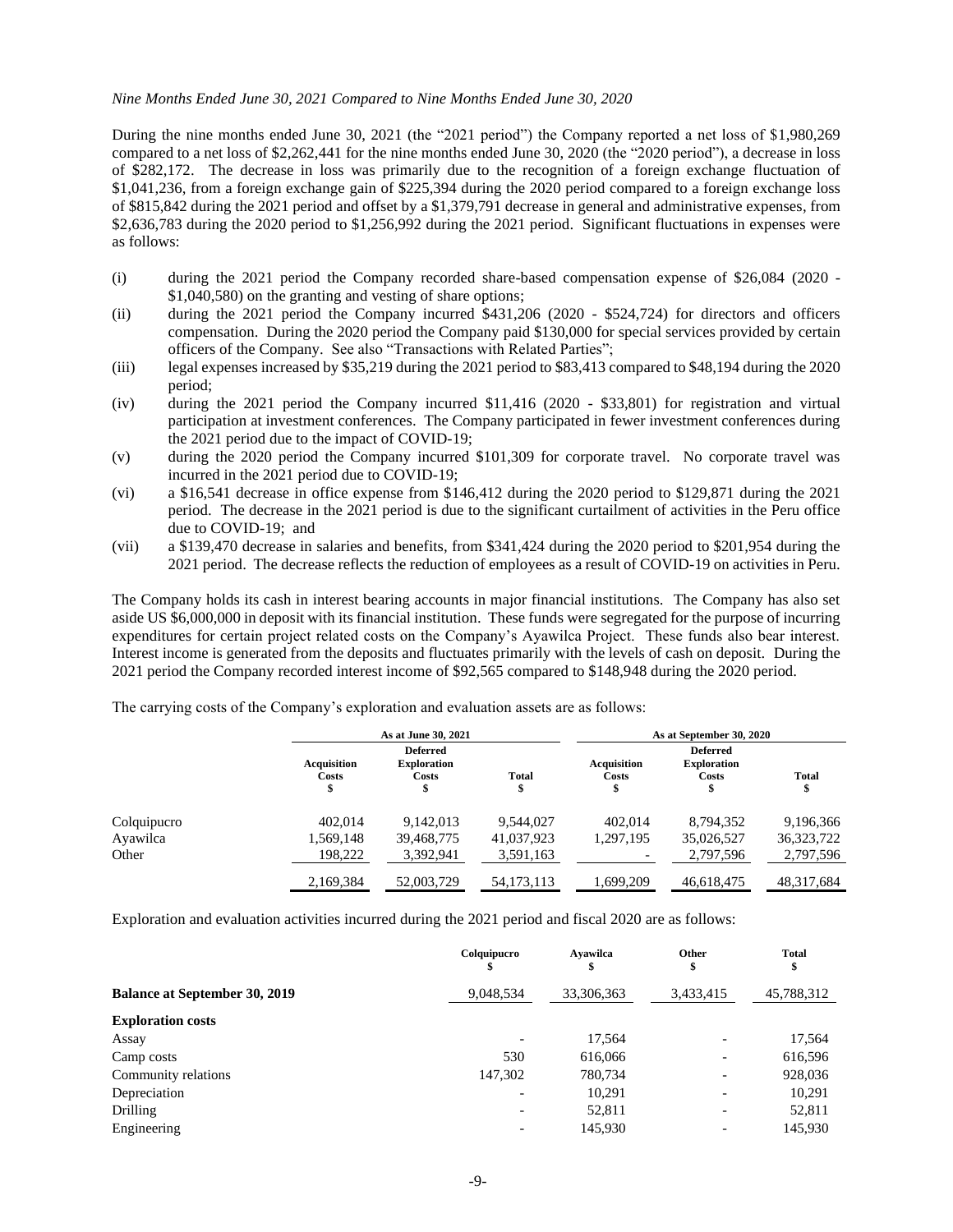|                                       | Colquipucro<br>\$ | Avawilca<br>\$ | Other<br>\$ | <b>Total</b><br>\$ |
|---------------------------------------|-------------------|----------------|-------------|--------------------|
| Environmental                         |                   | 317,099        |             | 317,099            |
| Geological                            |                   | 437,188        |             | 437,188            |
| Health and safety                     |                   | 180,718        |             | 180,718            |
| Metallurgical                         |                   | 82,784         |             | 82,784             |
| Modelling                             |                   | 37,399         |             | 37,399             |
| Software and database management      |                   | 14,759         |             | 14,759             |
| Topography                            |                   | 2,775          |             | 2,775              |
| VAT incurred                          |                   |                | 309,038     | 309,038            |
| VAT recovered                         |                   |                | (944, 857)  | (944, 857)         |
|                                       | 147,832           | 2,696,118      | (635, 819)  | 2,208,131          |
| <b>Acquisition costs</b>              |                   |                |             |                    |
| Concession payments and related taxes |                   | 321,241        |             | 321,241            |
| <b>Balance at September 30, 2020</b>  | 9,196,366         | 36,323,722     | 2,797,596   | 48,317,684         |
| <b>Exploration costs</b>              |                   |                |             |                    |
| Camp costs                            |                   | 613,657        |             | 613,657            |
| Community relations                   | 321,189           | 668,494        |             | 989,683            |
| Depreciation                          |                   | 8,699          |             | 8,699              |
| Drilling                              |                   | 1,731,413      |             | 1,731,413          |
| Engineering                           | 23,809            | 144,206        |             | 168,015            |
| Environmental                         | 2,663             | 395,940        |             | 398,603            |
| Geological                            |                   | 449,918        |             | 449,918            |
| Health and safety                     |                   | 291,478        |             | 291,478            |
| Metallurgical                         |                   | 119,251        |             | 119,251            |
| Software and database management      |                   | 17,981         |             | 17,981             |
| Topography                            |                   | 1,211          |             | 1,211              |
| VAT incurred                          |                   |                | 595,345     | 595,345            |
|                                       | 347,661           | 4,442,248      | 595,345     | 5,385,254          |
| <b>Acquisition costs</b>              |                   |                |             |                    |
| Property acquisition payment          |                   |                | 177,176     | 177,176            |
| Concession payments and related taxes |                   | 271,953        |             | 271,953            |
| <b>Staking costs</b>                  |                   |                | 21,046      | 21,046             |
|                                       |                   | 271,953        | 198,222     | 470,175            |
| <b>Balance at June 30, 2021</b>       | 9,544,027         | 41,037,923     | 3,591,163   | 54,173,113         |

During the 2021 period the Company focused on continuing exploration drilling, metallurgical test work, construction of access roads and platforms, rehabilitation of drill sites and access tracks with local communities. The Company incurred a total of \$5,855,429 (2020 - \$2,215,055) for exploration expenditures and acquisition costs, comprising \$4,714,201 (2020 - \$1,848,817) on the Ayawilca Project, \$347,661 (2020 - \$117,765) on the Colquipucro Project, \$595,345 (2020 - \$248,473) for VAT tax in Peru and \$198,222 (2020 - \$nil) for the property acquisition payment on the Silvia Project and for staking costs on minor concessions held in Central Peru. See also "Exploration Projects, Peru".

### *Financings*

During the 2021 period the Company did not conduct any equity financings.

During the 2020 period the Company completed a non-brokered private placement financing totalling 76,131,686 common shares of the Company for \$18,500,000 and issued 65,843,620 common shares of the Company to Compania de Minas Buenaventura S.A. for \$16,000,000 and 10,288,066 common shares to Sentient Global Resources Fund IV, LP for \$2,500,000. The net proceeds from the private placement are being used for development of the Company's Ayawilca Project, further exploration, and for working capital and general corporate purposes.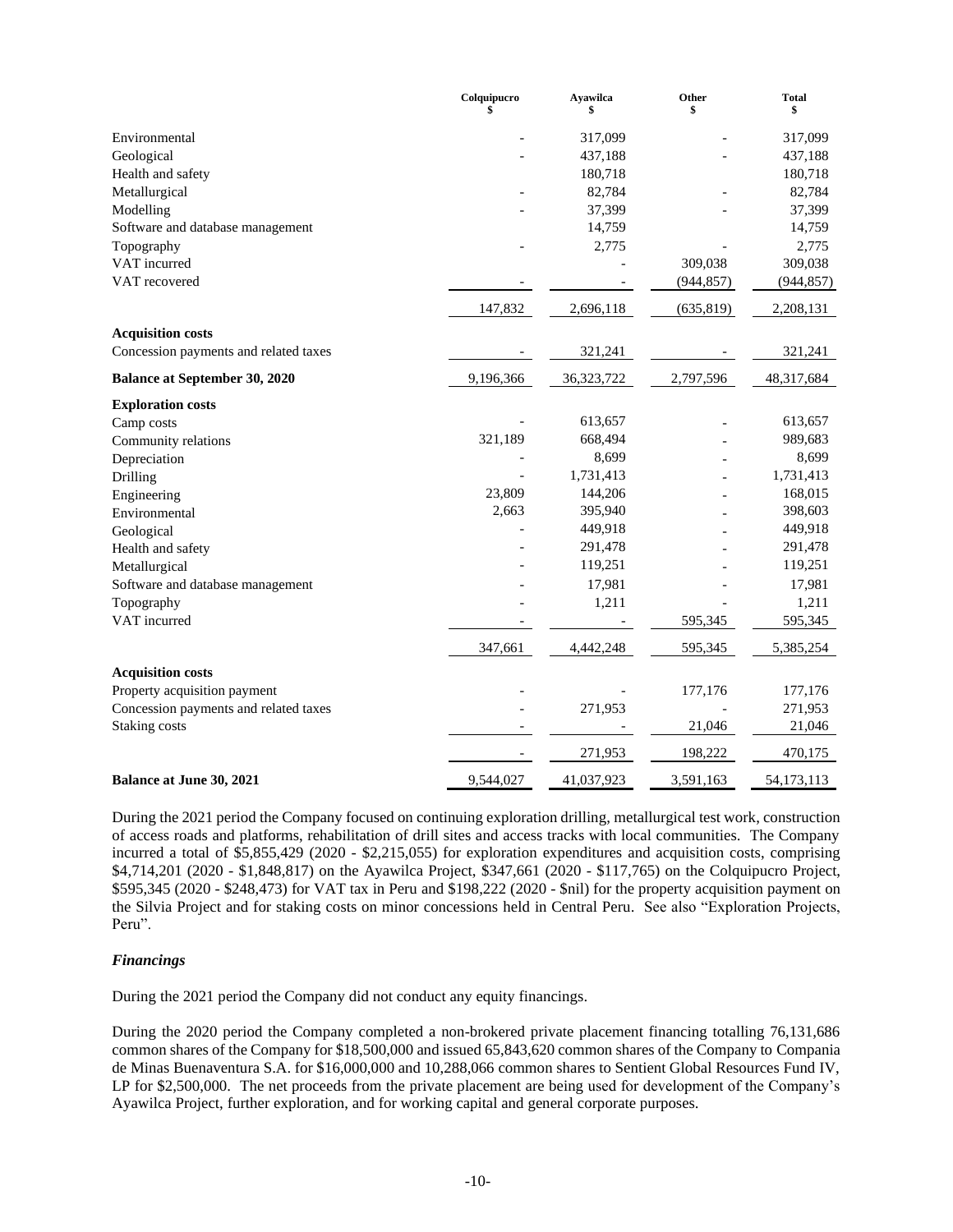# **Financial Condition / Capital Resources**

The Company's ability to continue as a going concern is dependent upon the ability of the Company to obtain the necessary financing to develop properties and to establish future profitable production. To date the Company has not earned significant revenues and is considered to be in the exploration stage. The Company's operations are funded from equity financings which are dependent upon many external factors and may be difficult to impossible to secure or raise when required. As at June 30, 2021 the Company had working capital in the amount of \$12,398,568, including \$7,436,400 (US \$6,000,000) set aside by the Company for certain project related costs to be incurred on the Ayawilca Project. Management considers that the Company has sufficient funds to complete the 2021 exploration program at the Zinc and Tin Zones, update the PEA, continue advancing the Ayawilca Project and maintain ongoing corporate overhead and field expenses over the next twelve months. See also "Exploration Project, Peru, Work Program for 2021 and COVID-19 Update". Exploration activities may change as a result of ongoing results and recommendations or the Company may acquire additional properties which may entail significant exploration commitments. While the Company has been successful in securing financings in the past, there is material uncertainty it will be able to do so in the future.

# **Off-Balance Sheet Arrangements**

The Company has no off-balance sheet arrangements.

# **Proposed Transactions**

The Company has no proposed transactions.

# **Critical Accounting Estimates**

The preparation of financial statements in conformity with IFRS requires management to make estimates and assumptions that affect the reported amounts of assets and liabilities and disclosure of contingent assets and liabilities at the date of the financial statements, and the reported amounts of revenues and expenditures during the reporting period. Examples of significant estimates made by management include estimating the fair values of financial instruments, valuation allowances for deferred income tax assets and assumptions used for share-based compensation. Actual results may differ from those estimates.

A detailed summary of all the Company's significant critical accounting estimates is included in Note 3 to the September 30, 2020 annual consolidated financial statements.

# **Changes in Accounting Policies**

Effective October 1, 2020 the Company adopted the Amendments to IFRS 3 - *Definition of a Business,* which clarifies the definition of a business for the purpose of determining whether a transaction should be accounted for as an asset acquisition or a business combination. The amendments:

- clarify the minimum attributes that the acquired assets and activities must have to be considered a business;
- remove the assessment of whether market participants can acquire the business and replace missing inputs or processes to enable them to continue to produce outputs;
- narrow the definition of a business and the definition of outputs; and
- add an optional concentration test that allows a simplified assessment of whether an acquired set of activities and assets is not a business.

There was no impact on the Company's condensed consolidated interim financial statements upon the adoption of the amendments of this standard.

A detailed summary of all the Company's significant accounting policies is included in Note 3 to the September 30, 2020 annual consolidated financial statements.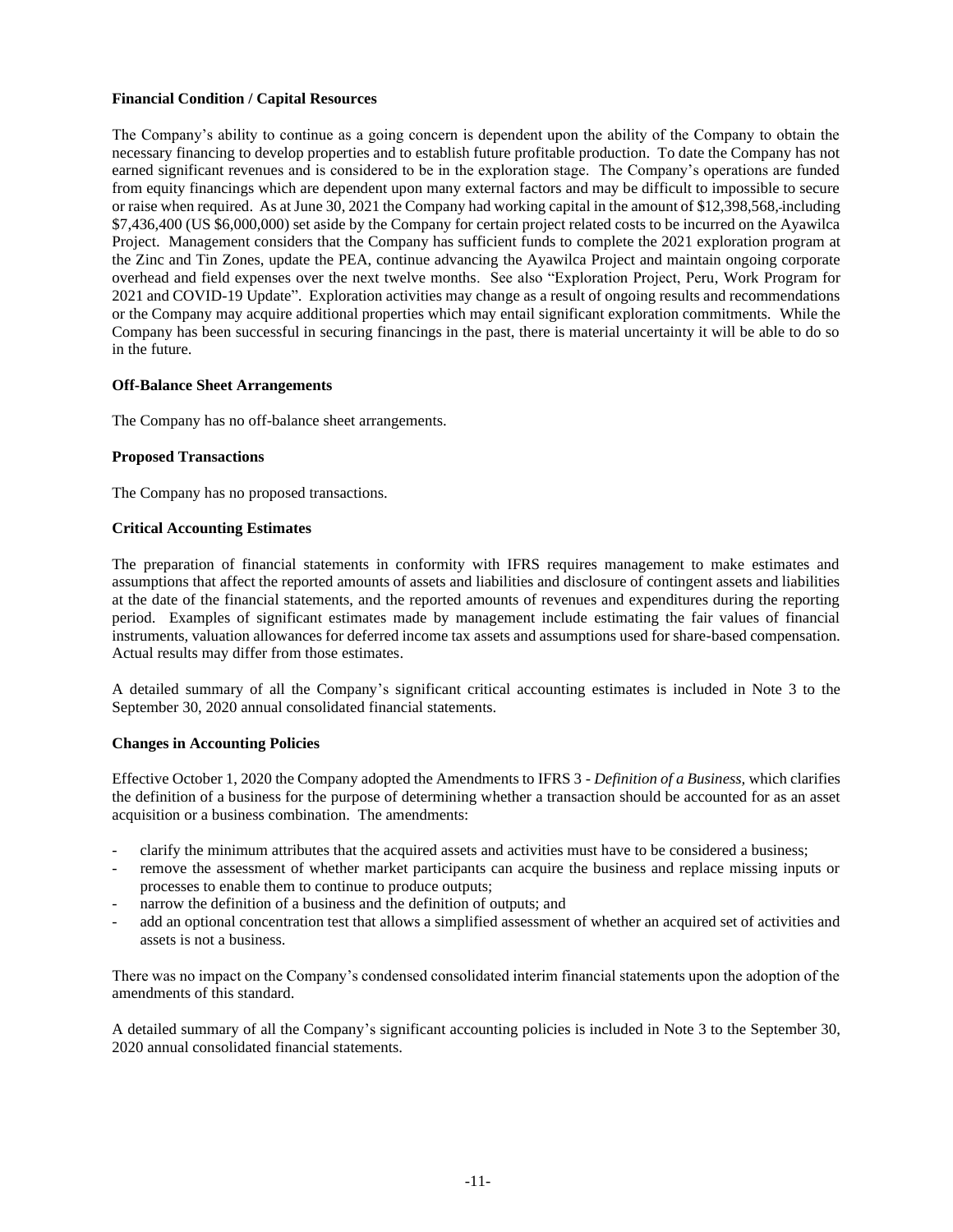### **Transactions with Related Parties**

A number of key management personnel, or their related parties, hold positions in other entities that result in them having control or significant influence over the financial or operating policies of those entities. Certain of these entities transacted with the Company during the reporting period.

### (a) *Transactions with Key Management Personnel*

During the 2021 and 2020 periods the following amounts were incurred with respect to the Company's CEO (Dr. Carman), the Company's CFO (Mr. Nick DeMare) and the Company's VPE (Mr. Alvaro Fernandez-Baca) as follows:

|                                               | 2021<br>\$ | 2020<br>\$ |
|-----------------------------------------------|------------|------------|
| Management fees - Dr. Carman                  | 232,497    | 287,169    |
| Special services - Dr. Carman                 |            | 75,000     |
| Management fees - Mr. Fernandez-Baca          | 158,523    | 171,038    |
| Special services - Mr. Fernandez-Baca         |            | 40,000     |
| Professional fees - Mr. DeMare                | 27,000     | 25,300     |
| Share-based compensation - Dr. Carman         |            | 292,500    |
| Share-based compensation - Mr. DeMare         |            | 91,000     |
| Share-based compensation - Mr. Fernandez-Baca |            | 156,000    |
|                                               | 418.020    | 1.138.007  |

During the 2021 period the Company expensed \$322,906 (2020 - \$405,884) to directors and officers compensation and \$nil (2020 - \$539,500) for share-based compensation. In addition, the Company capitalized \$95,114 (2020 - \$102,623) of compensation paid to the VPE to exploration and evaluation assets.

The Company has a management agreement with its CEO which provides that in the event the CEO's services are terminated without cause or upon a change of control of the Company, a termination payment is payable. If the termination had occurred on June 30, 2021 the amount payable under the agreement would be approximately \$620,000.

The Company has a management agreement with its VPE which provides that in the event the VPE's services are terminated without cause or upon a change of control of the Company, a termination payment is payable. If the termination had occurred on June 30, 2021 the amount payable under the agreement would be approximately \$240,000.

### (b) *Transactions with Other Related Parties*

(i) During the 2021 and 2020 periods the following amounts were incurred for professional services provided by non-management directors of the Company (Mary Little, Ben McKeown, and Raul Benavides) and the Corporate Secretary (Mariana Bermudez):

|                                         | 2021<br>\$ | 2020<br>\$ |
|-----------------------------------------|------------|------------|
| Professional fees - Ms. Little          | 22,500     | 21,000     |
| Professional fees - Mr. McKeown         | 36,000     | 32,400     |
| Professional fees - Mr. Benavides       | 22,500     | 9,000      |
| Professional fees - Ms. Bermudez        | 27,300     | 41,440     |
| Special services - Ms. Bermudez         |            | 15,000     |
| Share-based compensation - Ms. Little   |            | 91,000     |
| Share-based compensation - Mr. McKeown  |            | 117,000    |
| Share-based compensation - Ms. Bermudez |            | 65,000     |
|                                         | 108,300    | 391.840    |

As at June 30, 2021 \$2,520 (September 30, 2020 - \$1,680) remained unpaid.